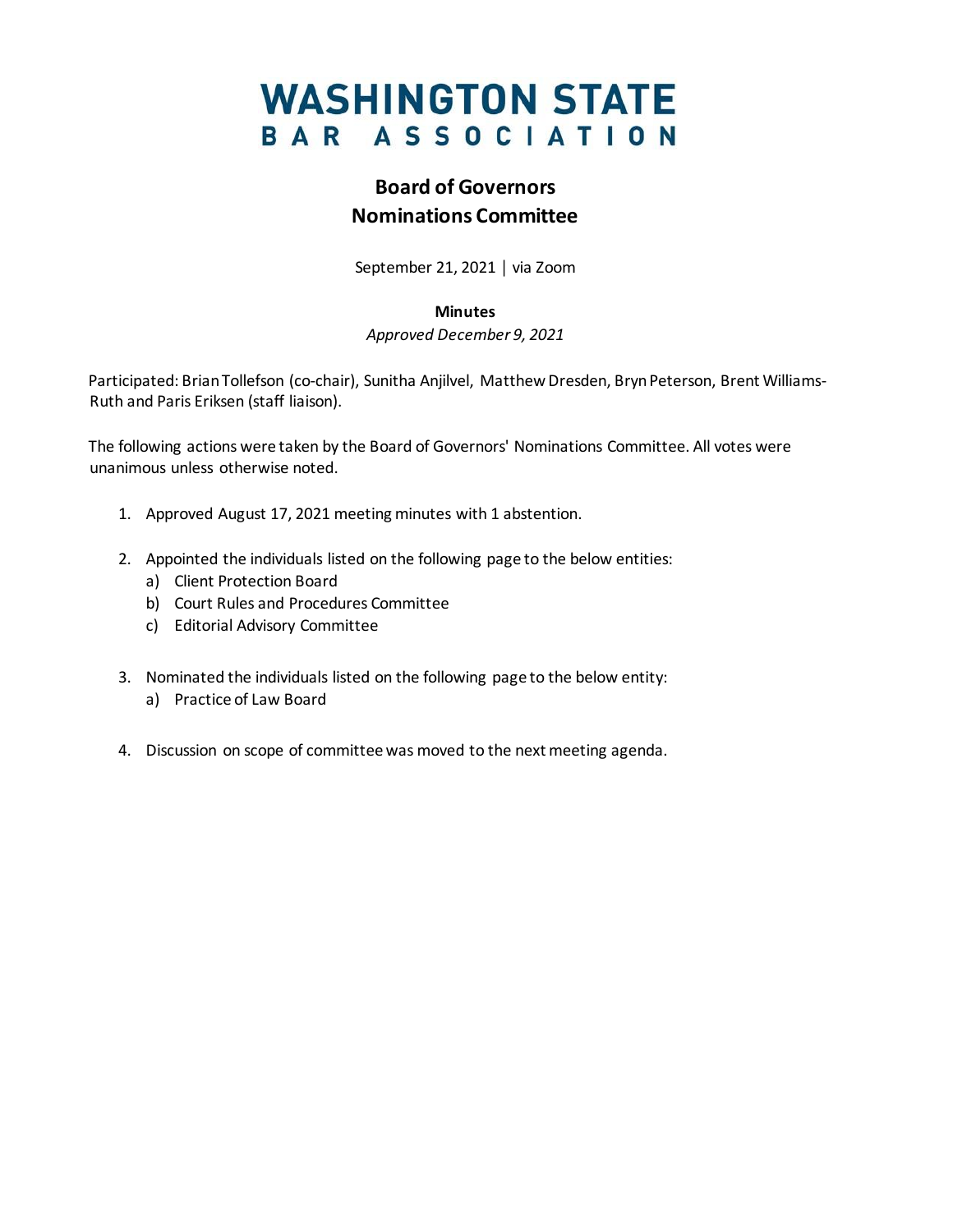### **APPOINTMENTS NOMINATIONS**

**Client Protection Board** Richard L. Goldfarb

*(final appointment made by the Supreme Court)*

### **Practice of Law Board** Lesli Ashley

Sarah Bove June Darling Drew Simshaw

**Court Rules and Procedures Committee**

Travis Kennedy

**Editorial Advisory Committee**

Evelyn Emanuel